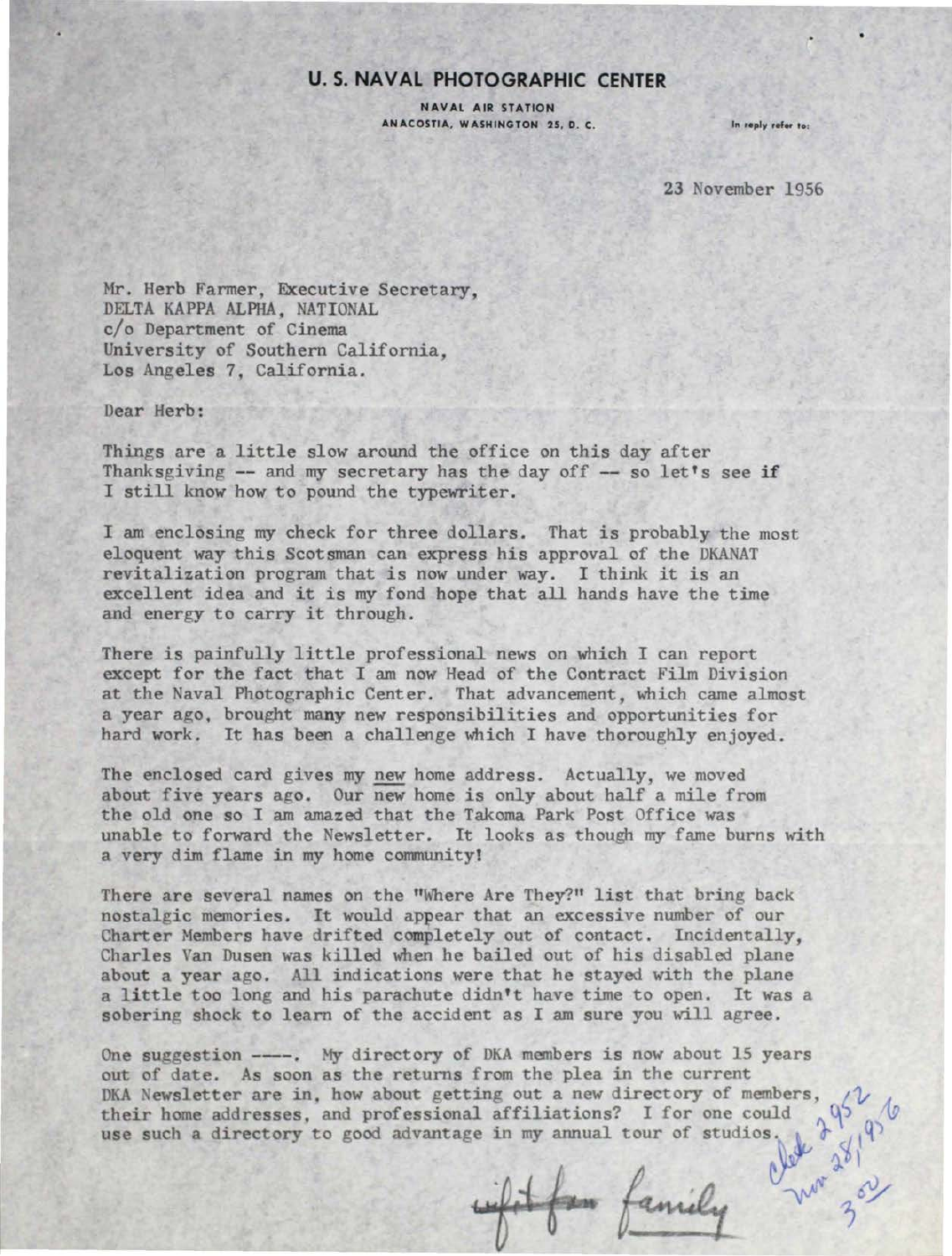That just about does it for this time. Good luck with the new program and keep me posted. With a longing eye on your California climate and way of life, I am,

Fraternally yours,

Jack H. McClelland

•

7900 Wildwood Drive, Takoma Park, Maryland